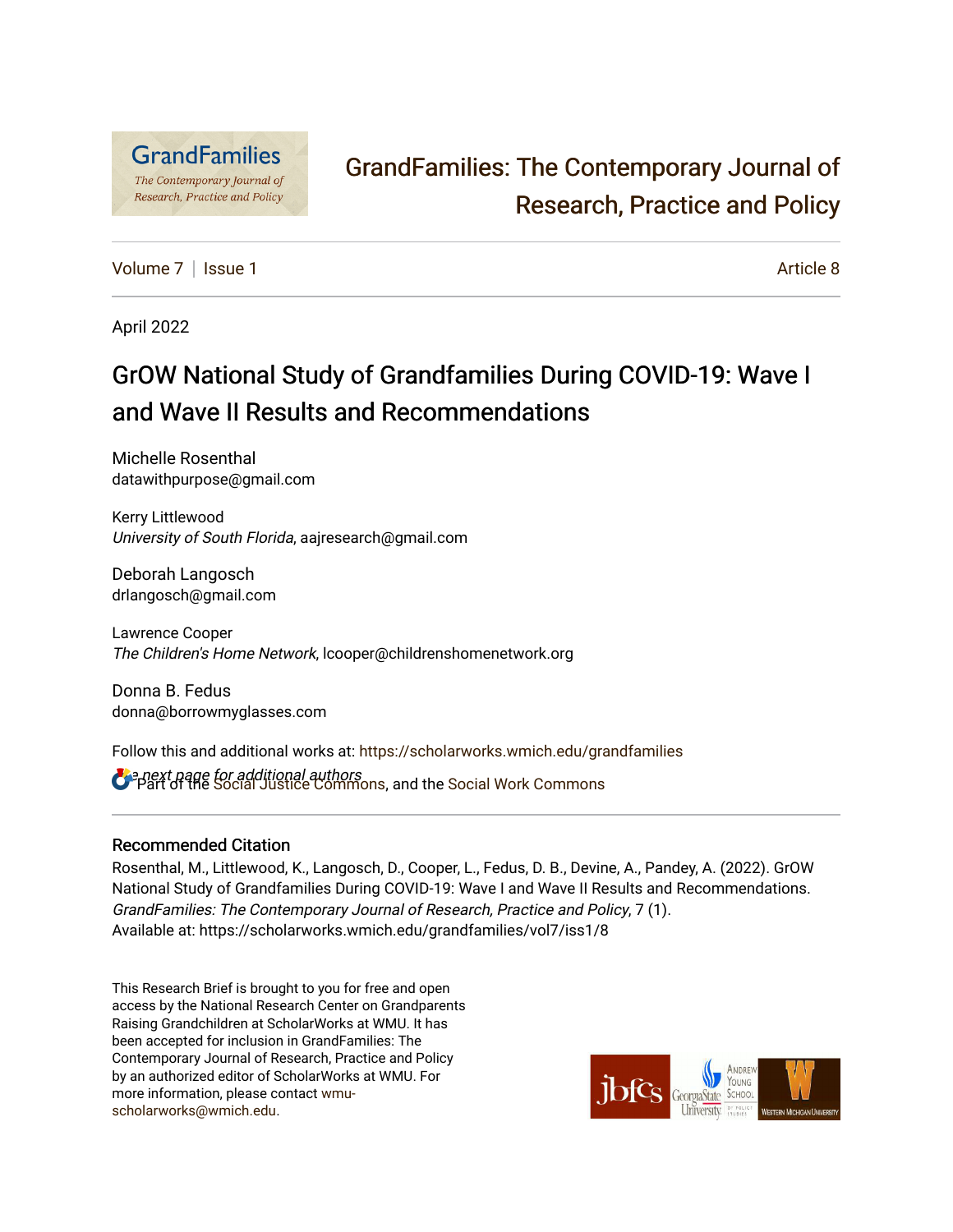# GrOW National Study of Grandfamilies During COVID-19: Wave I and Wave II Results and Recommendations

#### Cover Page Footnote

Members of the Grandfamilies Outcome Workgroup (GrOW): Lawrence Cooper, MSW, LCSW; Amy Devine, JD; Donna Fedus, MA; Deborah Langosch, Ph.D., LCSW; Kerry Littlewood, Ph.D., MSW; Abhishek Pandey, MD; and Michelle Rosenthal, Ph.D.

#### Authors

Michelle Rosenthal, Kerry Littlewood, Deborah Langosch, Lawrence Cooper, Donna B. Fedus, Amy Devine, and Abhishek Pandey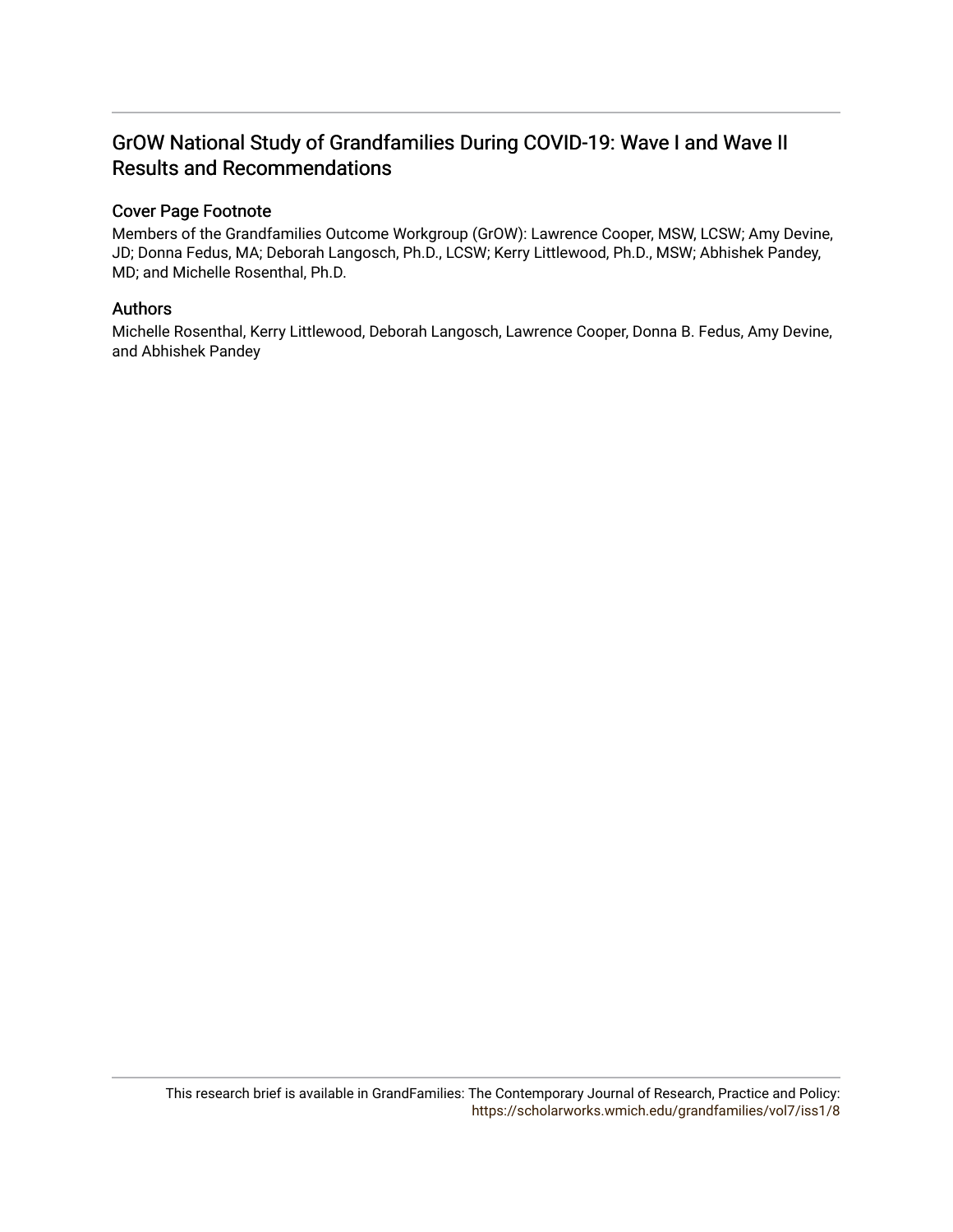*Research Brief*

# **GrOW National Study of Grandfamilies during Covid-19: Wave I and Wave II Results and Recommendations**

Michelle Rosenthal, Ph.D. Data With Purpose University of South Florida

Kerry Littlewood, Ph.D., MSW University of South Florida

Deborah Langosch, Ph.D., LCSW Private Practice, Brooklyn, NY

Larry Cooper, MSW, LCSW The Children's Home Network

Donna Fedus, M.A. Borrow My Glasses LLC

Amy Roehl Devine, JD, MSW Private Practice

Abhishek Pandey, M.D. University of South Florida

Correspondence can be directed to Dr. Michelle Rosenthal Data With Purpose, LLC 5 The Crescent Berkeley, CA 94708; [datawithpurpose@gmail.com](mailto:datawithpurpose@gmail.com)

#### **Abstract**

The COVID-19 pandemic has impacted families across the globe. This study highlights how a multidisciplinary workgroup, Grandfamilies Outcome Workgroup (GrOW) operationalized a caregiver-centered data cycle to learn how COVID-19 has impacted grandfamilies across the United States. The National Grandfamilies and COVID-19 Wave I (n=600, June 2020) and Wave II (n=225, July 2021) surveys recruited grandfamilies nationwide through GrOW's network of kinship community partners. Wave I survey results illuminated that all sources of social support were reduced for grandfamilies during the pandemic, except for online support groups. Wave II provided an opportunity to revise the survey to capture emergent issues relevant to a later stage of the pandemic for grandfamilies. Results indicated that 73% of caregivers were vaccinated. Results also identified gaps in caregiver knowledge of kinship navigator programs and supports in their communities. Recommendations for future research are provided.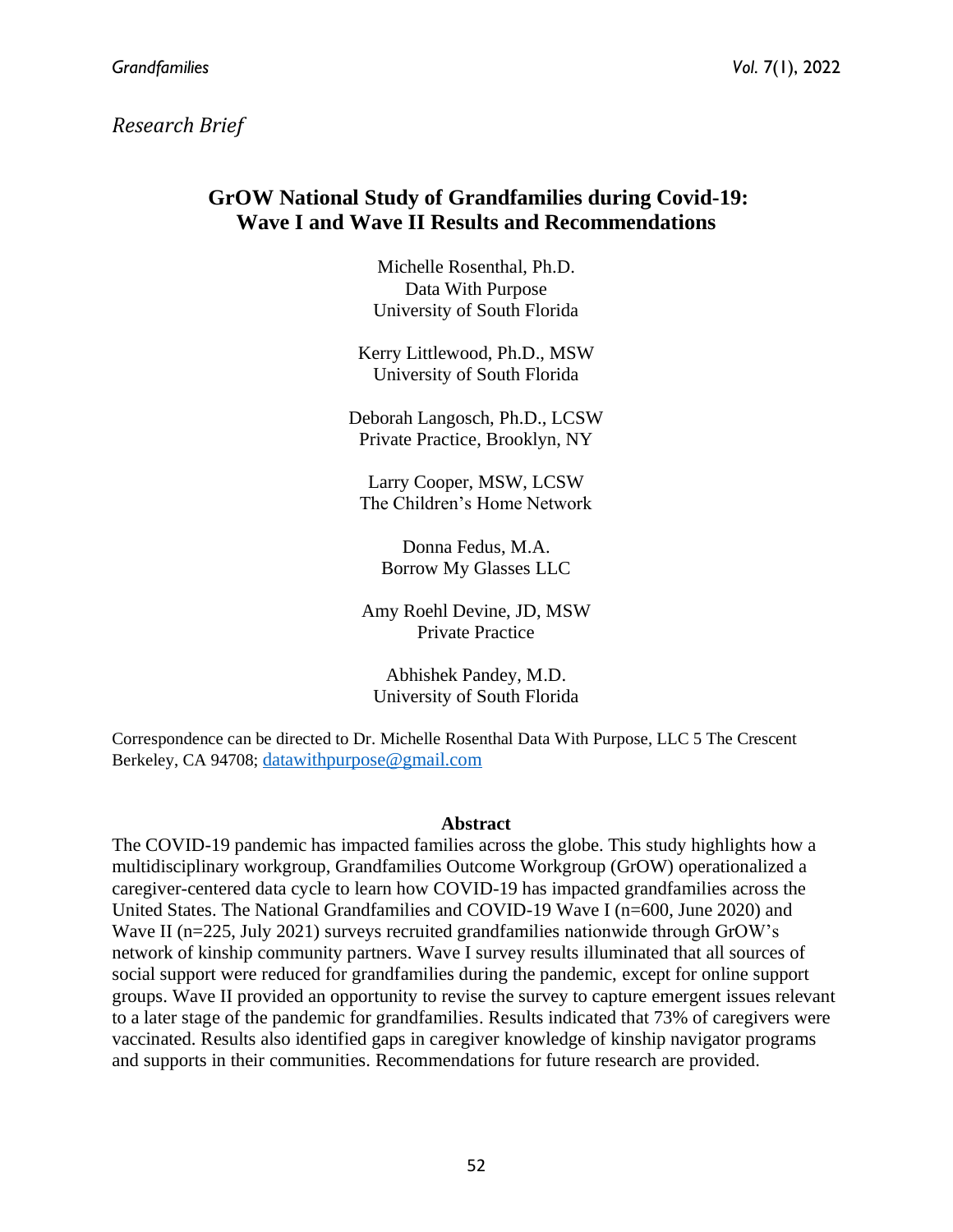*Keywords:* kinship, COVID-19, Grandfamilies Outcome Workgroup, kinship navigator, culturally responsive research, translational dissemination.

The Grandfamilies Outcome Workgroup (GrOW) is a national coalition of multidisciplinary stakeholders who work across systems of care in partnership with kinship families and kinshipserving organizations. Areas of GrOW members' expertise include: 1) research and evaluation; 2) program administration and social work; 3) child welfare; 4) grief and trauma counseling; 5) law; 6) medicine; 7) cultural anthropology; and 8) gerontology. GrOW has been meeting monthly since 2009 and intentionally integrates the lived experiences of kinship caregivers in its methods, tools, and resources to support best practice in the field of kinship care. With the goal of supporting grandfamilies during an unprecedented historical crisis, GrOW designed and launched the first national study of grandfamilies during COVID-19 in the United States that included Wave I of the study in 2020 and Wave II in 2021.

#### **Methods**

#### **Wave I**

Researchers, practitioners, and policy advocates had an immediate need for real-time data on the experiences and needs of grandfamilies in the initial months of the pandemic. Utilizing a caregiver-centered approach, the workgroup implemented their GrOW Data Cycle to collect robust data from caregiver respondents across the U.S. (see Figure 1). Outreach and recruitment were achieved in collaboration with GrOW's local, regional, and national network of kinship partners to achieve a sample size of 600 caregivers representing each state.

#### **Figure 1**

*GrOW Data Cycle*



Kinship caregivers provided essential feedback for GrOW during this research process including review of survey items and input on language, topic areas, and length of survey. GrOW launched Wave I of the online study on May 15, 2020, and collected data from 600 caregivers residing in all 50 states through June 15, 2020. Findings from this first national survey of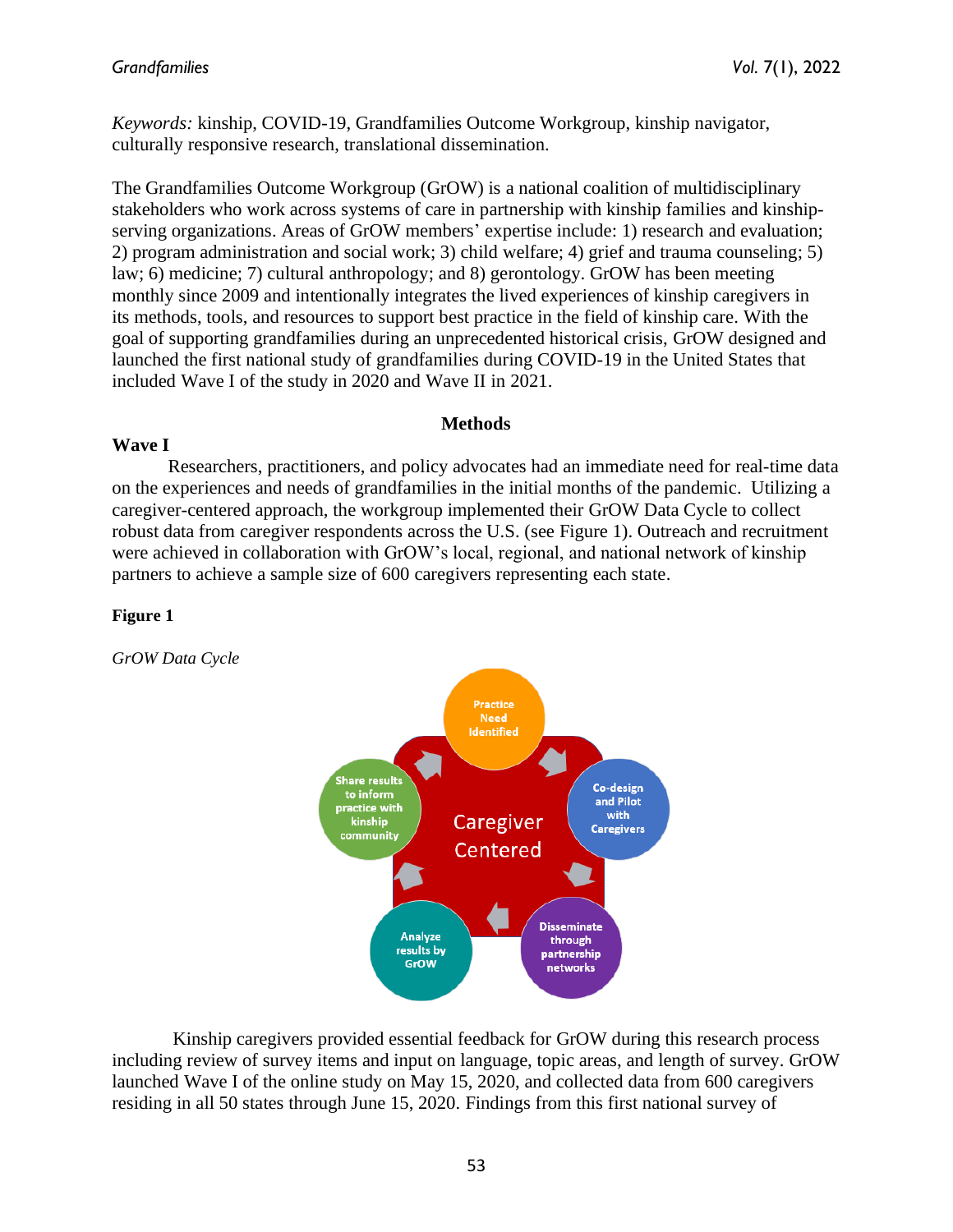grandfamilies during COVID-19 were disseminated through regional stakeholder group meetings, shared with national policy advocates for grandfamilies, featured in a national report focused on grandfamilies in the pandemic (Generations United, 2020), selected for presentation in peer-reviewed conferences (Rosenthal et al, 2020; Littlewood et al, 2020a; Littlewood et al, 2020b), and also translated for kinship best practices in a GrOW webinar for stakeholders (Grandfamilies Outcome Workgroup, 2021) and GrOW website [\(https://www.grandfamilieswork.org/\)](https://www.grandfamilieswork.org/).

#### **Wave II**

As some conditions of the pandemic continued and others changed, it became clear to GrOW that a Wave II survey would be beneficial not only for capturing emergent issues for grandfamilies, such as vaccination, but also to build on the Wave I findings. At this new stage of the pandemic, additional qualitative items were added to the survey to further explore the nuances of caregivers' experiences in their own words. Wave II utilized the GrOW Data Cycle with a caregiver-centered approach that included recruitment methods through an engaged stakeholder network. The online survey launched in June 2021 and closed in July 2021 with the participation of 225 caregivers from across the U.S. Table 1 describes the demographics of Waves 1 and 2. Table 2 describes the special issues facing caregivers during COVID-19 in Wave I. Six-hundred caregivers identified 2,631 special issues.

#### **Table 1**

| <b>Variable</b>                                    | <b>Response</b>           | <b>Wave I</b> |                | <b>Wave II</b>   |                |
|----------------------------------------------------|---------------------------|---------------|----------------|------------------|----------------|
|                                                    |                           | Frequency     | <b>Percent</b> | Frequency        | <b>Percent</b> |
| Age Wave                                           | $<$ 34                    | 37            | 6.2            | 8                | 3.6            |
|                                                    | 35-44                     | 57            | 9.5            | 16               | 7.2            |
|                                                    | 45-54                     | 144           | 24.0           | 37               | 16.7           |
|                                                    | 55-64                     | 225           | 37.5           | 88               | 39.6           |
|                                                    | 65-74                     | 109           | 18.2           | 55               | 24.8           |
|                                                    | 75-84                     | 12            | 2.0            | 17               | 7.7            |
|                                                    | $>85$                     | 16            | 2.6            | 1                | 0.45           |
| Race Wave                                          | Asian                     | 6             | 1.0            | $\boldsymbol{0}$ | 0.0            |
|                                                    | <b>Black</b>              | 101           | 16.8           | 51               | 22.9           |
|                                                    | Caucasian                 | 386           | 64.3           | 128              | 57.4           |
|                                                    | Hispanic/Latino           | 34            | 5.7            | 26               | 11.6           |
|                                                    | Native American           | 25            | 4.2            | $\mathbf{2}$     | 0.9            |
|                                                    | Pacific Islander          | 10            | 1.7            | $\mathbf{0}$     | 0.0            |
|                                                    | Other                     | 5             | 0.8            | 9                | 4.04           |
|                                                    | Did not answer            | 15            | 2.5            | $\overline{7}$   | 3.1            |
| How long have you been raising a relative's child? |                           |               |                |                  |                |
|                                                    | Less than six months      | 46            | 7.7            | 12               | 5.4            |
|                                                    | 6 months to $<$ 12 months | 61            | 10.2           | 12               | 5.4            |
|                                                    | 1 year to $<$ 2 years     | 79            | 13.2           | 18               | 8.1            |
|                                                    | 2 years to $<$ 3 years    | 67            | 11.2           | 19               | 8.6            |
|                                                    | 3 years to $<$ 5 years    | 91            | 15.2           | 41               | 18.4           |
|                                                    | 5 years to $<$ 10 years   | 139           | 23.2           | 57               | 25.6           |
|                                                    | Over 10 years             | 107           | 17.8           | 64               | 28.7           |
|                                                    | Did not answer            | 10            | 1.7            | $\boldsymbol{0}$ | 0.0            |

*Demographic Characteristics Wave I and Wave II*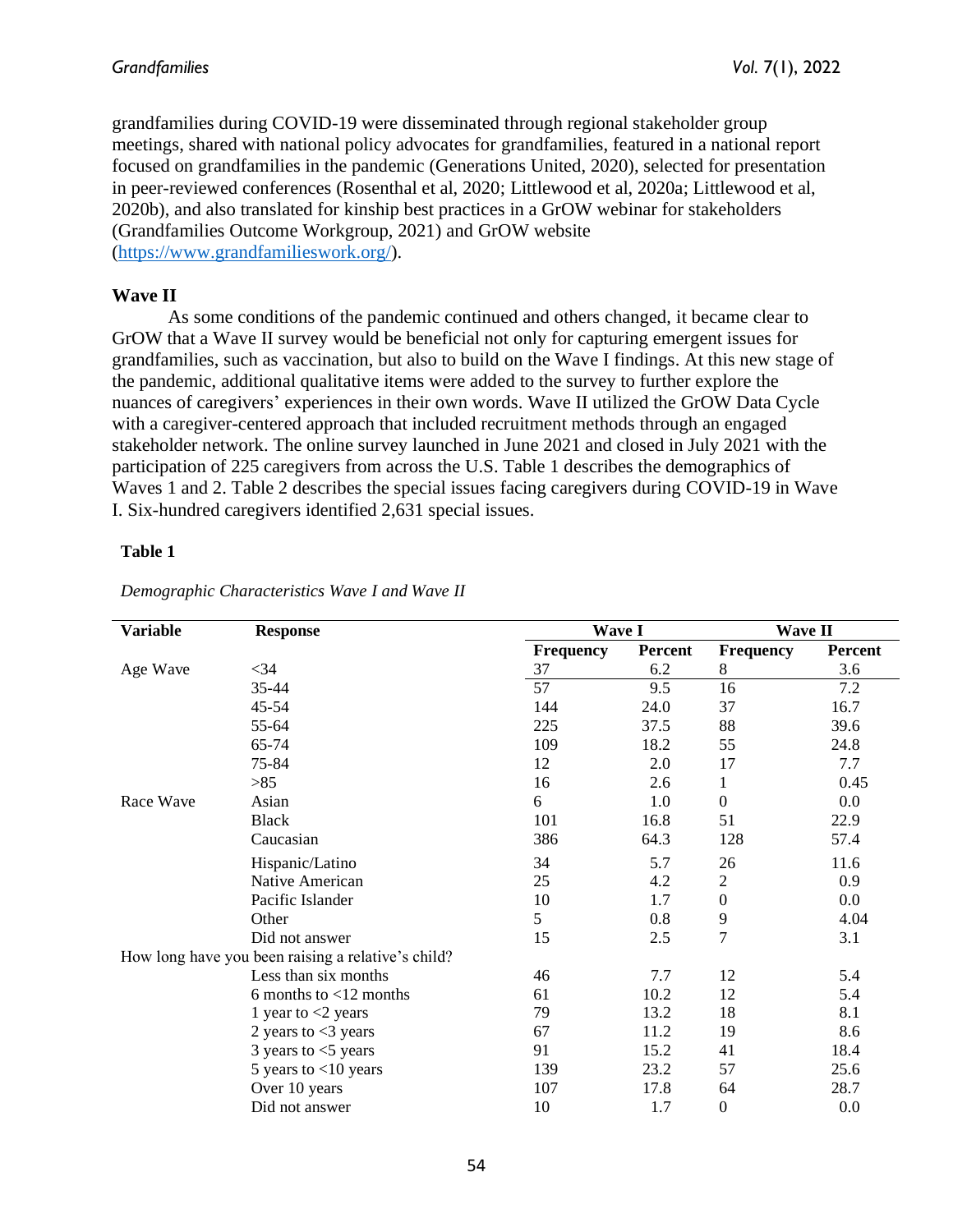#### **Table 2**

Special Issues Facing Caregiving

| Special Issues facing caregiving                 | $N^*$ | $\%$  |
|--------------------------------------------------|-------|-------|
| Child with special needs                         | 192   | 7.3%  |
| Child with behavioral issues                     | 295   | 11.2% |
| Food assistance or access issues                 | 131   | 5.0%  |
| Unemployment issues                              | 65    | 2.5%  |
| Housing instability                              | 69    | 2.6%  |
| Health insurance challenges                      | 70    | 2.7%  |
| School issues with children                      | 229   | 8.7%  |
| Childcare issues                                 | 212   | 8.1%  |
| Counseling and mental health care for myself     | 145   | 5.5%  |
| Counseling and mental health care for children   | 243   | 9.2%  |
| Chronic Disease Management for myself            | 161   | 6.1%  |
| Chronic Disease Management for child             | 58    | 2.2%  |
| Birth parent with opioid or substance use issues | 305   | 11.6% |
| Incarcerated or detained birth parents           | 133   | 5.1%  |
| Family loss, grief and trauma                    | 161   | 6.1%  |
| Legal/Custody issues                             | 162   | 6.2%  |

\*n=number of caregivers indicating special issues facing their caregiving; 600 caregivers identified 2,631 issues.

#### *Approach and Participants in Wave I & II*

This mixed-methods study was administered with an anonymous, online survey in both English and Spanish to collect data from caregivers during two distinct points in time during the pandemic. For Wave I, recruitment methods utilized existing kinship networks to enroll kinship caregivers from across the United States. This resulted in 600 kinship caregiver study participants. GrOW specialists in research, Rosenthal and Littlewood, analyzed qualitative and quantitative data and considered results with all workgroup specialists representing multiple disciplines and practice fields to formulate GrOW practice recommendations in the pandemic (Grandfamilies Outcome Workgroup, 2021). For Wave II, GrOW continued to employ the caregiver-centered GrOW Data Cycle. Feedback from Wave I stakeholders was integrated into the Wave II survey design, as was feedback from caregiver review of the new survey that included additional qualitative items for a deeper understanding of the caregiver experience. Two hundred and twenty-five kinship caregivers participated in Wave II, representing 32 states and several Tribes.

# **Results**

**Wave I**

Most caregivers in Wave I were experienced caregivers (providing care for at least five years), between the ages of 55-64 years old, and caring for children ages 6-10. Of respondents, 66% were white, 18% Black, and 16% other races. Respondents noted that all sources of social support were less adequate during COVID-19 than prior to the pandemic, except for online support groups (See Figure 2).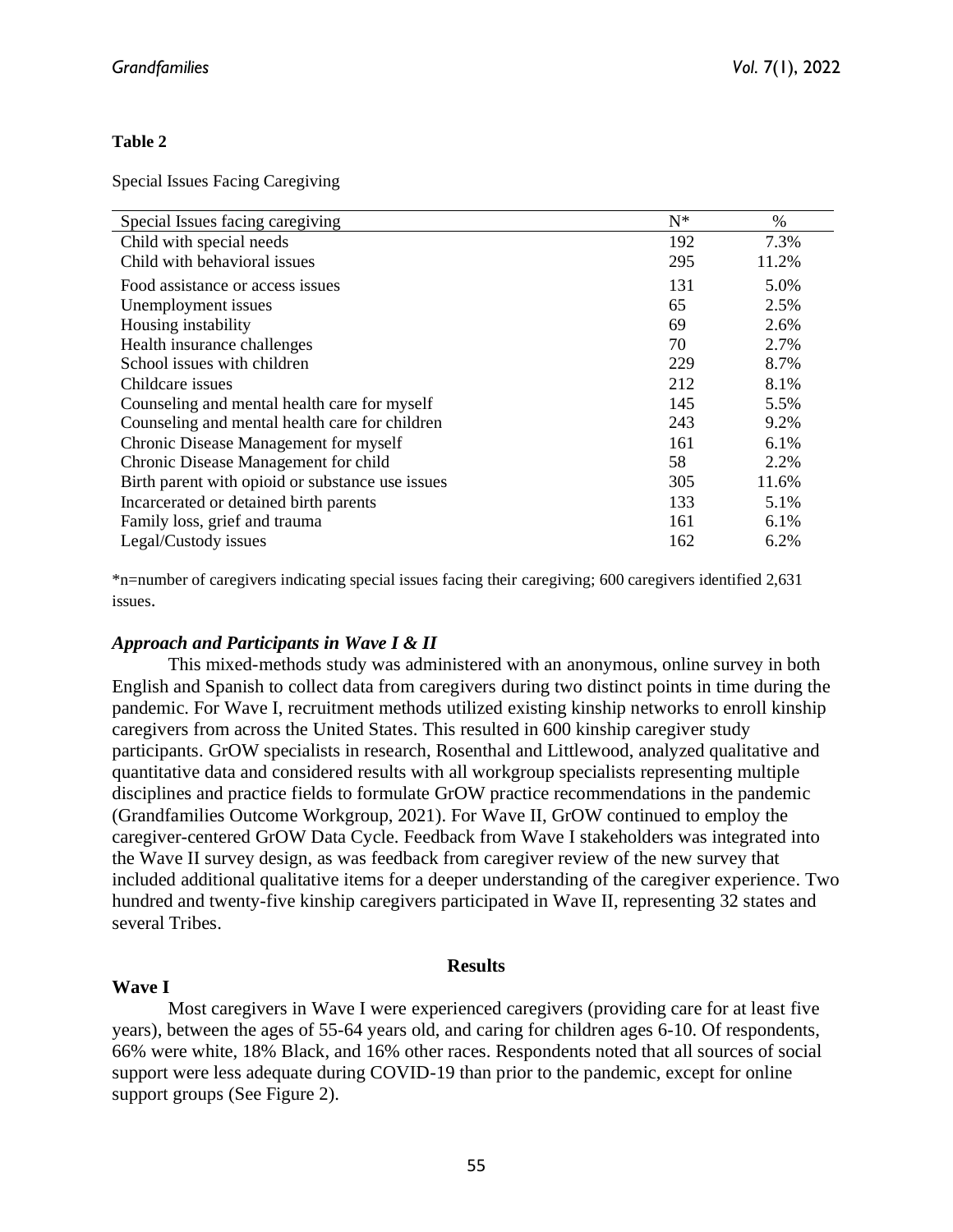#### **Figure 2**

*Adequacy of Social Support Prior to and during COVID-19*

# **How helpful were these supports prior to and during COVID-19? (n=600) (June, 2020 Wave 1)**



(Higher number indicates more adequate social support for caregivers)

- Adequacy of social support PRIOR to COVID
- Adequacy of social support DURING COVID

Priority needs included keeping children safe, healthy, and successful in school, as well as obtaining financial support when needed. Major areas of concern were helping children succeed in school, childcare, respite, time for self, and healthy sleep. Several notable areas were related to the discrimination caregivers experienced during the pandemic, including discrimination based on their age, lower socioeconomic status, and race and ethnicity. Caregiver survey participants preferred text, voice and video calls, and email respectively for communication during the pandemic (See Figure 3).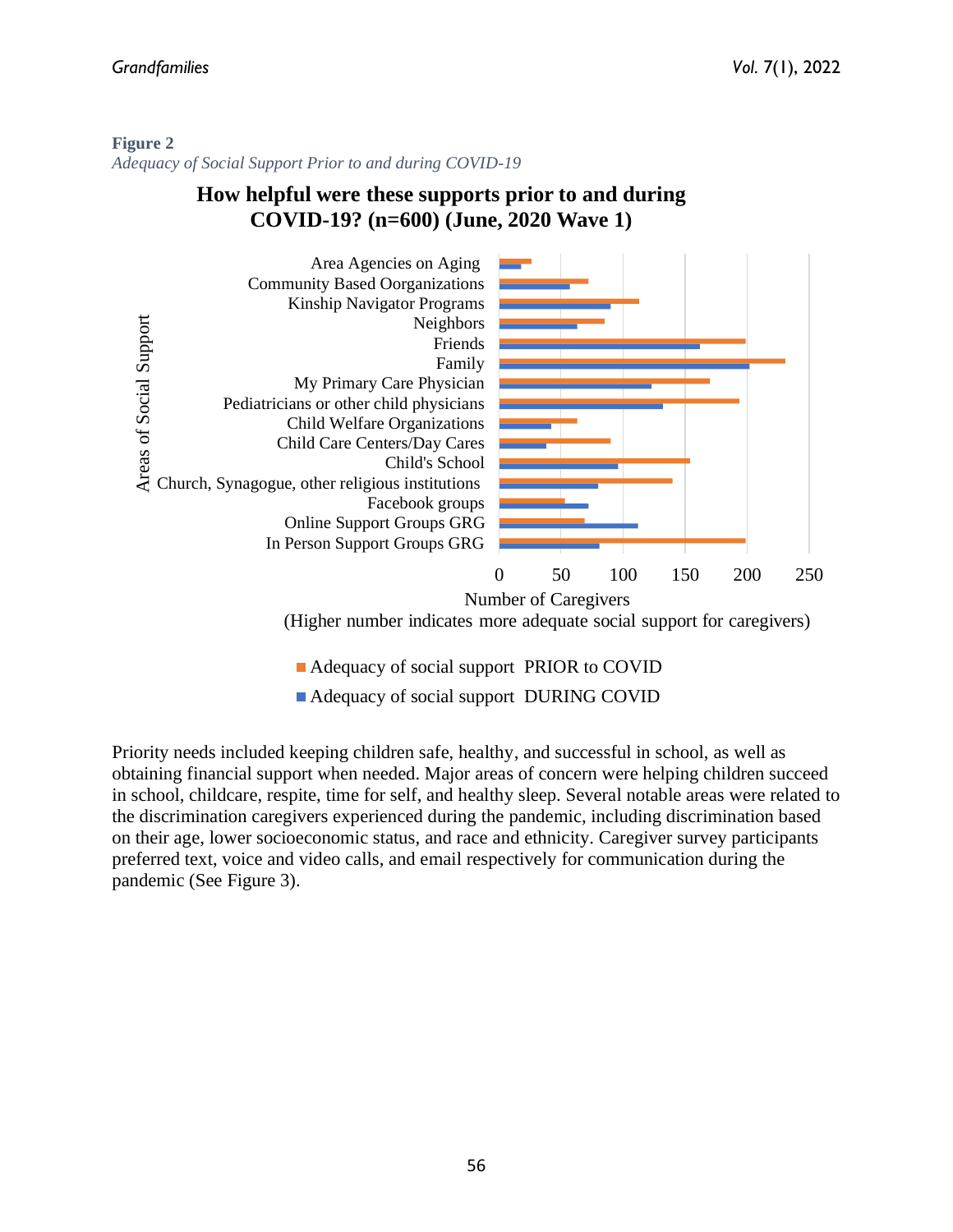### **Figure 3** *Preferred Communication Method for Caregivers during COVID-19*

# **Preferred Communication Method for Caregivers during COVID (n=600) (June, 2020 Wave 1)**



Caregivers noted that they were less trusting of federal resources, the administration, national news radio, and print to provide credible information. Instead, they preferred state government officials, U.S. Centers for Disease Control and Prevention (CDC), local newspapers, and state public health experts, as trusted data sources for COVID-19 information.

## **Wave II**

Results from the Wave II survey reported here include items of particular interest at this stage in the pandemic, such as vaccination needs for caregivers, and knowledge of and access to kinship navigator programs. Federally funded kinship navigator programs serve as an important resource for public/private coordination of needed information and services to kinship families. In 2018, the Administration for Children and Families provided kinship navigator program funding instruction to state, territorial and tribal title IV-E agencies to guide further program development, enhancement, and evaluation nationwide. Items from this program instruction were included in Wave II of the survey, with an interest in exploring how saturated these components were in the communities where caregiver respondents resided.

## *Vaccination*

Seventy-seven percent  $(n=166)$  of respondents reported that they intended to be vaccinated for COVID-19. For the 23% (n=49) of respondents who elected NOT to get the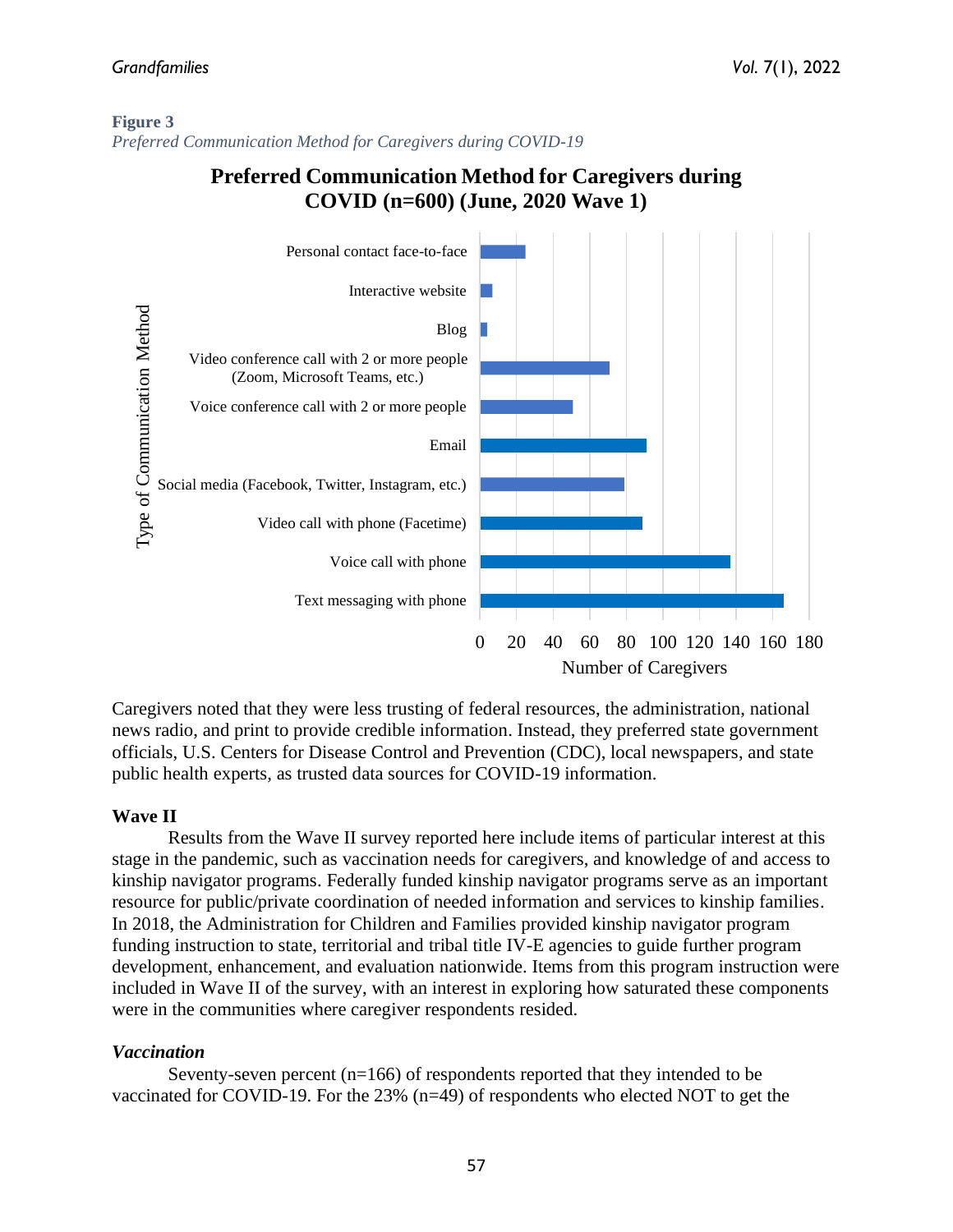vaccine, 46% (n=28) did not trust the vaccine, 23% (n=14) did not believe they have enough information about the vaccine, and  $18\%$  (n=11) disagreed with the use of vaccines for various reasons. At the time of Wave II survey completion, only 73% (n=157) had received the completed COVID-19 vaccinations, and 27% (n=57) had not been vaccinated. (4% differential from those who intended to be vaccinated compared to those who completed their vaccinations)**.**

#### *Knowledge of Kinship Navigator Program Components*

Wave II provided an opportunity to explore how knowledgeable kinship caregivers were about the resources and services available through kinship navigator programs, in the pandemic context. Although there was no rated best practice by the Title IV-E Prevention Services Clearinghouse, at the time of Wave II survey administration, the Administration of Children and Families had provided resources and instructions on how to implement these programs to best serve kin families across the U.S. Table 3 illustrates the number of respondents who did not know about these services and supports in their community. This "do not know" response ranged from 21% (n=45; use of programs and services to meet the needs of the children in their care) to 45% (n=92; connect with a kinship care ombudsman with authority to intervene and help kinship caregivers access services).

#### **Table 3**

*Respondents Who DO NOT KNOW about Supports and Services Available through the Kinship Navigator Program* 

| <b>Item from the Kinship Navigator Program Instruction</b>                                             |    |               |
|--------------------------------------------------------------------------------------------------------|----|---------------|
|                                                                                                        | N  | $\frac{0}{0}$ |
| Learn about programs and services to meet the needs of the children in your care                       | 62 | 28%           |
| Find programs and services to meet the needs of the children in your care.                             | 48 | 22%           |
| Use programs and services to meet the needs of the children in your care.                              | 45 | 21%           |
| Learn about programs and services to meet YOUR needs as a kinship caregiver.                           | 51 | 24%           |
| Find programs and services to meet YOUR needs as a kinship caregiver.                                  | 51 | 24%           |
| Use programs and services to meet YOUR needs as a kinship caregiver.                                   | 51 | 24%           |
| Connect with 2-1-1 or 3-1-1 information systems to access services.                                    | 69 | 33%           |
| Become a part of the development of a program to service kinship caregivers.                           | 89 | 42%           |
| Youth in your care have help to inform services for kinship families.                                  | 82 | 39%           |
| Connect with government agencies.                                                                      | 64 | 30%           |
| Connect with community-based agencies.                                                                 | 53 | 25%           |
| Connect with faith-based organizations.                                                                | 58 | 28%           |
| Access information and referral systems that link kinship caregivers to each other.                    | 61 | 29%           |
| Access information and referral systems that link kinship caregivers to support group<br>facilitators. | 65 | 31%           |
| Access information and referral systems that link kinship caregivers to service providers.             | 70 | 34%           |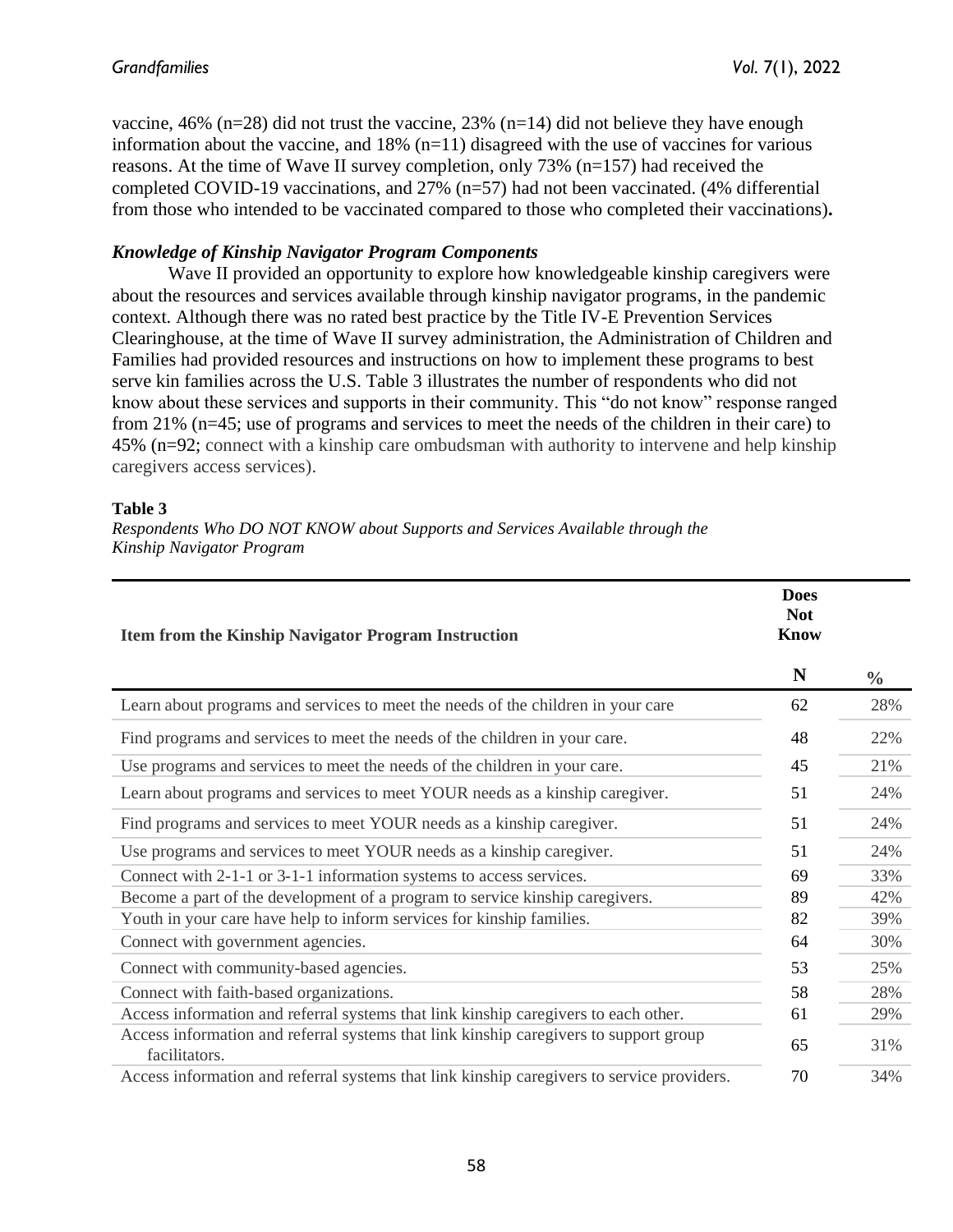| 92 | 45% |
|----|-----|
| 70 | 33% |
| 59 | 28% |
| 61 | 29% |
| 59 | 35% |
| 61 | 29% |
| 71 | 34% |
| 70 | 34% |
| 82 | 41% |
| 71 | 35% |
| 60 | 29% |
| 60 | 29% |
|    |     |

#### **Discussion**

Wave I provided an opportunity to scan all states in the U.S. and capture salient issues for grandfamilies during the COVID-19 pandemic, including loss of supports, challenges related to online school for kinship children, discrimination, and identification of credible sources of information. Wave II built upon these findings and importantly provided information about caregivers' experiences accessing and receiving full COVID-19 vaccinations, at the time of Wave II survey administration. According to Our World in Data (Ritchie et al., 2021), respondent vaccination rates (73%) reported by caregiver study participants were more similar to those reported in France, Italy, and Britain (70-73%). The U.S. trails at 53% vaccination. More research is needed to better understand how caregivers have such high uptake of the COVID-19 vaccines and to identify the facilitators of vaccination for grandfamilies. Also noteworthy is the phased dissemination of vaccines in the U.S., which prioritized older and at-risk populations, such as kinship caregivers living in multigenerational households. Hence, it was important for Wave II to include items to learn more regarding the barriers for those kinship caregivers who elected NOT to receive the vaccine.

Wave I documented the shift from the adequacy of in-person social support to technology-based social support. Wave II illuminated an urgent need for states and kinship navigator programs to conduct further outreach to connect caregivers to these statewide programs, as well as to share information and referrals to needed supports for grandfamilies. Of respondents, 21% to 45% were unaware of available resources and supports provided by kinship navigator programs. Further research is needed to focus on the outreach and connection needs of kinship caregivers during the ongoing pandemic, as well as culturally responsive program implementation strategies that integrate trusted, virtual methods of communication reported by caregivers in Wave I as a priority for service connection.

#### **Limitations**

This study used support group networks and other existing professional groups who serve grandfamilies to help recruit and enroll participants. Due to the availability sampling, generalizability is limited, and the sample might not include those grandfamilies who are not connected to the help and support they need. This omission may result in a bias towards those who have access to the supports and resources they need.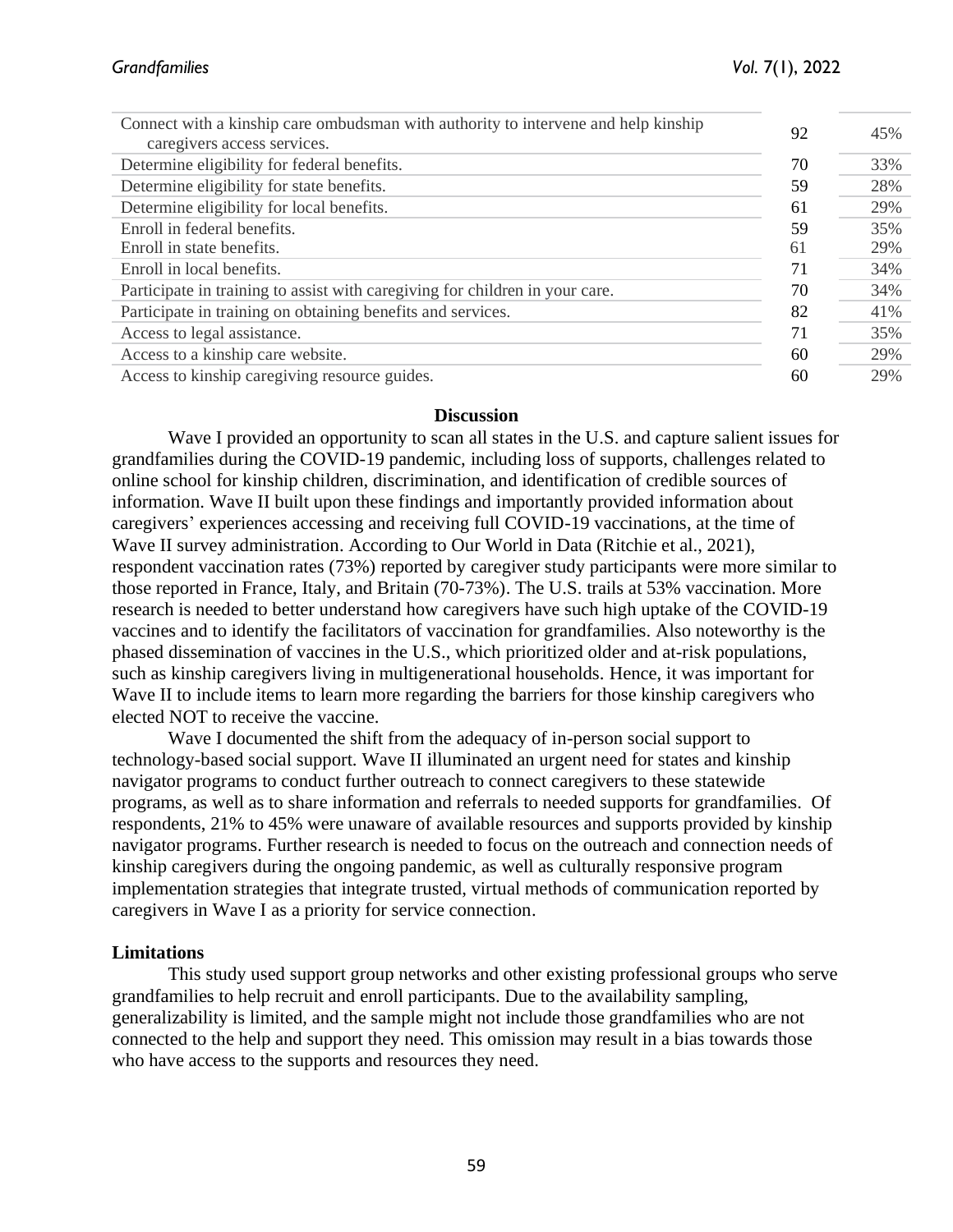## **Conclusion**

This research brief highlights the translational efforts of the Grandfamilies Outcome Workgroup, in partnership with kinship caregivers, to learn about the changing needs of grandfamilies with a national, online survey in the context of ongoing societal change during the COVID-19 U.S. pandemic. Utilizing these research findings, and their practitioner relationships and experience in kinship communities, GrOW members disseminated findings to the broader kinship field that included culturally responsive research and practice recommendations to identify needed supports for kinship families at different stages of the pandemic. Recommendations for future research with grandfamilies during COVID-19 are discussed in Figure 4.

# **Figure 4**

Recommendations

# **GrOW Recommendations for Research With Grandfamilies during COVID-19**

- Identify your translational research purpose in partnership with kinship caregivers and in alignment with current practice needs.
- Co-design study administration/data collection processes, including virtual methods, and items in collaboration with feedback from kinship caregivers, service providers and advocacy organizations.
- Consider culturally responsive, equitable research and evaluation approaches, as well as trauma-informed communications to ensure all kinship caregivers and other stakeholders in the data cycle feel supported during this particularly stressful time for families.
- Collaborate with your partnership networks for outreach and recruitment to kinship communities for study enrollment.
- Include both quantitative and qualitative methods for a nuanced data story.
- Explore what counts as well-being from the perspective of kinship families, and include strategies for coping, as well as needs, in discussions of grandfamilies during COVID-19.
- Document the role of technology and the needs and preferences of kinship caregivers and youth in utilizing technology to stay connected to their networks of support and to engage in the study process.
- Present preliminary analysis to stakeholders for validation and discussion. Consider creating multiple waves of a study to capture changes in the landscape and emergent issues as you learn more.
- Diversify dissemination outlets, including: conference roundtables; webinars; website, reports; state and local community meetings; and online interviews.
- Tailor dissemination of findings for specific audiences with diverse interests and needs from the data findings, such as kinship navigators, congressional aides, caregiver advisory groups, and practitioners. Include practice recommendations that translate research findings and kinship stakeholder input into relevant, actionable next steps.